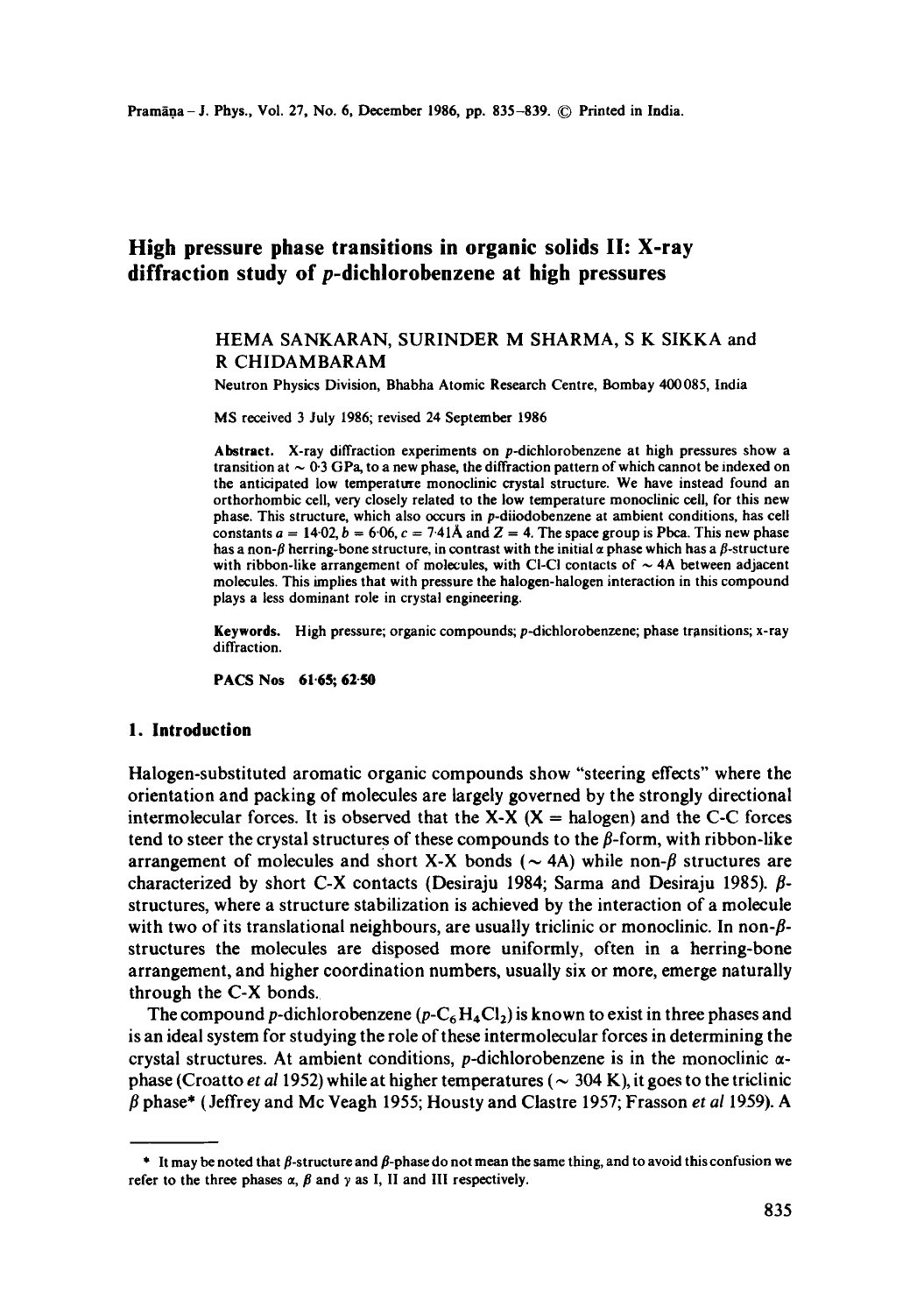third phase was accidentally discovered in a NQR experiment when the crystal was subjected to strain at a low temperature and a sudden shift in resonance frequency observed (Dean 1952). Subsequent NQR experiments (Dean and Lindstrand 1956; Kushida *et al* 1956) under high pressure confirmed the existence of a new phase, referred to as the  $\gamma$  phase, stable at room temperature at pressures greater than 0-16 GPa. However, the structure of this new phase was not determined. The existence of a phase transformation  $\sim 0.1$  GPa was also confirmed by compressibility measurements by Vaidya and Kennedy (1971). Later, a low temperature phase was detected (Buyle Bodin 1957; Kantimati 1966; Reynolds *et at* 1972; Figuire and Szwarc 1974) and because the NQR frequency lay in the same region, it was assumed that it was the same as the high pressure phase. The structure of the low temperature phase was found to be monoclinic (Fourme *et a11974;* Wheeler and Colson 1975). p-dichlorobenzene has also been investigated using Raman spectroscopy under high pressure by Adams and Ekejiuba (1981). They observed a first order discontinuity in the Raman frequencies at  $\sim$  0.15 GPa and a second order one at 0.9 GPa. The former was attributed to the  $I \rightarrow III^*$  phase transition and the latter to a phase of unknown crystal structure.

Phases 1 and II have a  $\beta$ -structure, i.e., these two phases acquire stability mainly by the strong CI-CI bonds. In phase I11, however, the C-CI bonds are more important, and the structure is a non- $\beta$  one (Sarma and Desiraju 1985). A decrease in the intermolecular distances may cause increased CI-CI repulsion, resulting :n a change in the molecular packing from the ambient condition  $\beta$ -structure (phase I) to possibly a non- $\beta$ -structure, with the CI atoms of neighbouring molecules not adjacent to one another. With the possibility of altering the role of relative intermolecular forces with pressure and to clarify the structure of the high pressure phase, we studied polycrystalline pdichlorobenzene under high pressure, employing x-ray diffraction technique. To our knowledge, so far, no x-ray investigation has been carried out on p-dichlorobenzene at high pressures.

#### **2. Experimental**

p-dichlorobenzene is the second of the series of organic compounds we have taken up for study under high pressure, using the Be gasketing technique (Vohra *et al* 1984) which has made possible the use of soft x-rays for the determination of structures of low symmetry compounds

The sample was prepared by sublimation of commercially available 99.9% pure pdichlorobenzene. The high volatility of the sample made it necessary to load it into the Be gasket and enclose it between the opposed tungsten carbide anvils very swiftly. Pressure was applied by means of a hydraulic ram (Gupta *et a11981)* and the diffraction patterns were recorded on a diffractometer with a scan step of  $0.1^\circ$  using filtered Cu K $\alpha$ x-rays from rotating anode generator operating at 2 kW. The pressure-load calibration curve was determined using NaCI.

#### **3. Results and discussion**

At room pressure the diffraction pattern corresponded to phase-I  $(p2_1/a, Z = 2)$  and could be indexed on a cell with  $a = 14.745$ ,  $b = 5.84$ ,  $c = 4.025$  Å,  $\beta = 112.5^{\circ}$ . On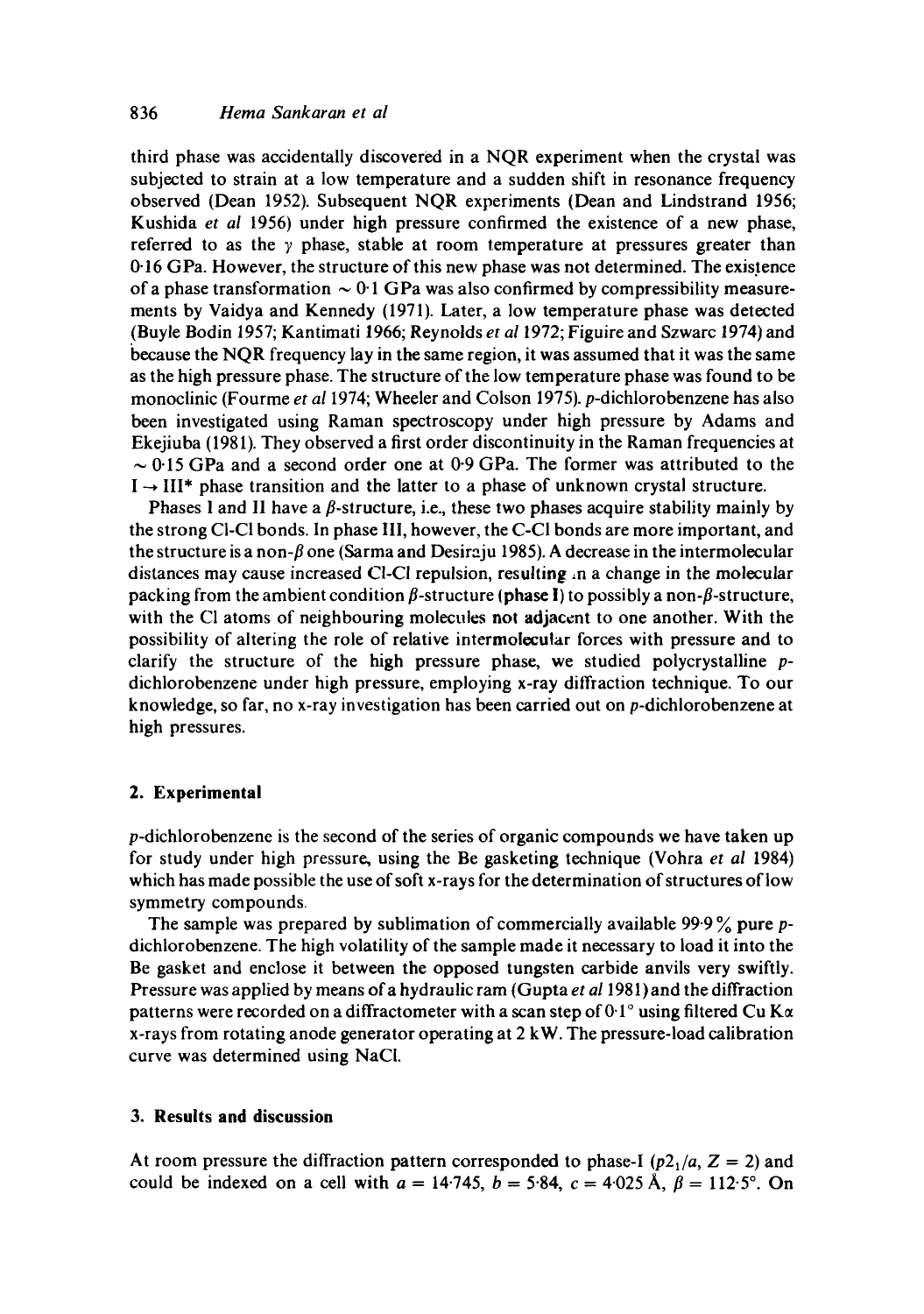

Figure 1. (a) Diffraction pattern for p-dichlorobenzene at room pressure (phase I) (b) at  $\sim$  0.3 GPa (phase IV) (c) at  $\sim$  0.9 GPa (phase IV).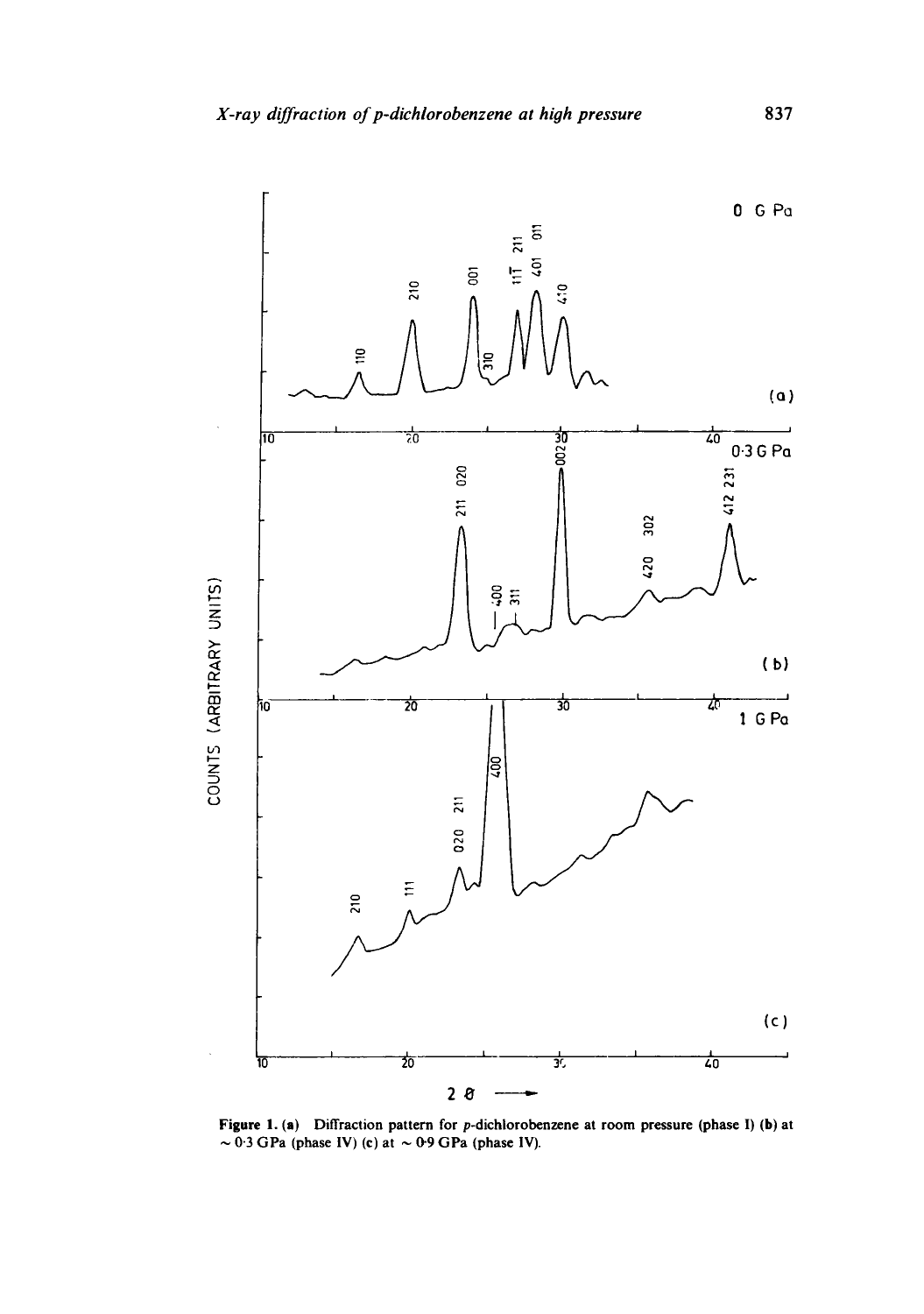applying pressure, a change was noticed in the diffraction pattern at  $\sim 0.3 \text{ GPa}$ indicating a structural phase transition (figure 1). This, however, could not be indexed by any of the known phases 1, lI or Ill, or even by a mixture of these three phases. We next tried the orthorhombic structure of  $p - C_6 H_4 I_2$ , belonging to the space group Pbca (Hendricks 1933). The pattern could be reasonably fitted with it. The lattice constants are  $a = 14{\cdot}02$ ,  $b = 6{\cdot}06$ ,  $c = 7{\cdot}41$  Å. We term this as phase IV ( $\delta$ -phase). This cell is very closely related to the monoclinic phase III cell of  $a = 8.624$ ,  $b = 6.06$ ,  $c = 7.414$ Å,  $\beta = 127.51$ °. Figure 2 shows the (010) plane of the phase III cell. By choosing a and c axes along the dotted lines, we get  $a = 14.02$ ,  $b = 6.06$ ,  $c = 7.41$  Å,  $\beta = 102.7^{\circ}$ . Slight distortion of the cell, possibly by shear, to get  $\beta = 90^{\circ}$ , produces the orthorhombic cell of phase IV, which contains 4 molecules (as against 2 molecules per cell in phases I and llI). In view of the close relation between cells of phases III and IV, it is possible that indirect experiments like NQR and compressibility may find it difficult to discriminate between the two. The diffraction pattern changed once again at about 0.9 GPa. It contained one prominent reflection along with a few weak ones. This change was, however, found to be the effect of the texture of the sample as structure IV was adequate for indexing the pattern (Figure lc).

It may be noted that p-diiodobenzene, has a non- $\beta$ -structure. Thus under pressure we have a non- $\beta$ -structure for p-dichlorobenzene which is not the same as the anticipated phase-Ill structure. Since isoelectronic substances have a similar sequence of structures, it is not surprising that p-dichlorobenzene also acquires the orthorhombic structure of p-diiodobenzene. The situation here is somewhat reminiscent of pressure-alloy homology rule (Kasper 1969). Further  $p - C_6H_4I_2$ , on application of pressure, becomes metallic at 14 GPa. Therefore the transformation in  $p - C_6H_4Cl_2$  may be regarded as a first step towards metallization.



**Figure** 2. Relation between the cells of phases III and IV. The dots mark the lattice points in the 010 plane of the cell of llI (cell A). The alternate cell (cell B) when sheared slightly gives the cell of phase IV.